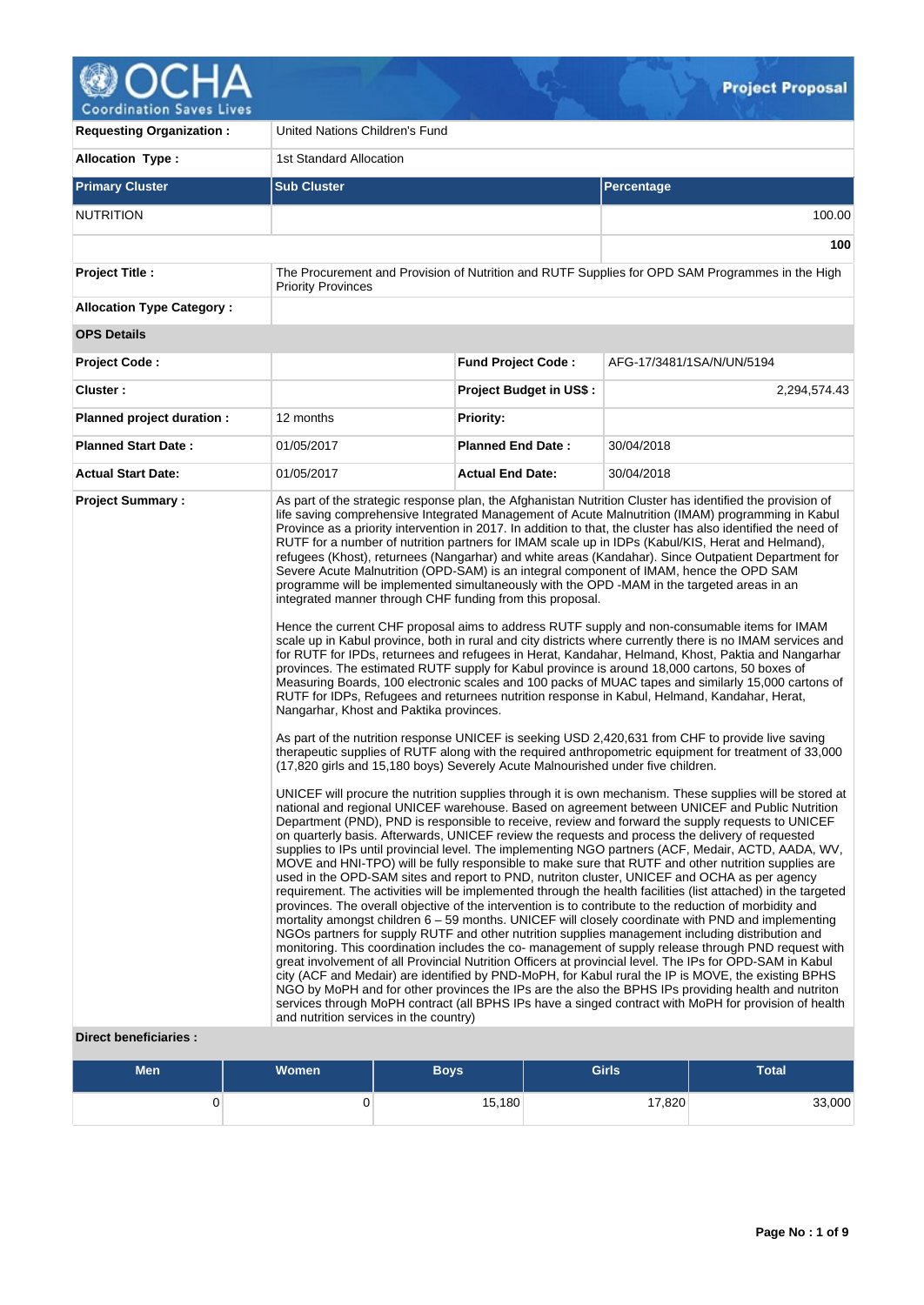### **Other Beneficiaries :**

| Beneficiary name            | <b>Men</b> | Women | <b>Boys</b> | <b>Girls</b> | <b>Total</b> |
|-----------------------------|------------|-------|-------------|--------------|--------------|
| <b>Host Communities</b>     | 0          |       | 8,280       | 9,720        | 18,000       |
| Internally Displaced People | 0          |       | 5,750       | 6,750        | 12,500       |
| Refugees                    | 0          |       | 1.150       | 1,350        | 2,500        |

## **Indirect Beneficiaries :**

The entire family members and care providers of the target under five children will admit for SAM treatment in the rural and urban settlements in Kabul province will benefit from the activities as the program will have a component of health education and awareness (including IYCF health and hygiene) raising as part of community mobilization. The SAM programme also has psychosocial activities targeting the caretakers of the enrolled SAM children.

#### **Catchment Population:**

The entire population living within the catchment area of OPD-SAM health facilities that will provide SAM treatment services, will be the targeted through the community mobilization component of the IMAM activities which are implemented by IPs. In general, the communities of these areas will benefit from the strengthening of health systems for delivery of OPD-SAM. There will be 49 health facilities in Kabul city, 16 health facility in Kabul rural districts

### **Link with allocation strategy :**

This proposal is in line with the CHF standard allocation strategy 2017 envelope one i.e Increasing access to life saving basic health and nutrition services. The proposed activities are also in line with the HRP and CHF strategic objectives and prioritization. The supplies procured through CHF support will contribute to the total needs for treatment of 33,000 severe acute malnutrition children in the focused areas of Kabul and for IMAM scale up in IDPs (Kabul/KIS, Herat and Helmand), refugees (Khost), returnees (Nangarhar) and white areas (Kandahar). Treatment of SAM is one of the main pubic nutrition strategies of Ministry of Public Health (MoPH). Public Nutrition Department of MoPH and respective provincial BPHS/EPHS NGOs support implementation of the activities at provincial and district hospitals as well as at community level. This proposal mainly focus on provision of life saving IMAM services in the targeted areas as part of a convergence of efforts from other sectors including primarily Health and WASH and hygiene promotion. In addition, the activities in this proposal are aligned with the activities mentioned in the first priority area of nutrition cluster proprieties: 1. Establishment of IMAM programme in Kabul province (rural and city districts) and provision of RUTF supplies in IDPs, Refugees & returnees locations.

### **Sub-Grants to Implementing Partners :**

| <b>Partner Name</b>                                   | <b>Partner Type</b> | <b>Budget in US\$</b>       |  |
|-------------------------------------------------------|---------------------|-----------------------------|--|
|                                                       |                     |                             |  |
| Other funding secured for the same project (to date): |                     |                             |  |
| <b>Other Funding Source</b>                           |                     | <b>Other Funding Amount</b> |  |
|                                                       |                     |                             |  |

### **Organization focal point :**

| <b>Name</b>         | <b>Title</b>                    | Email                  | <b>IPhone</b> |
|---------------------|---------------------------------|------------------------|---------------|
| Shah Mahmood Nasiri | Nutrition Officer               | snasiri@unicef.org     | 0798507627    |
| Piyali Mustaphi     | <b>Head of Nutrtion Section</b> | pmustaphi@unicef.org ] | 0798507620    |

### **BACKGROUND**

### **1. Humanitarian context analysis**

Kabul is the capital city of Afghanistan situated in the Kabul province. It has an estimated population of over 4.5 million people. According to the Central Statistics Office, most of the population (around 85 percent) resides in Kabul city (urban area), while 15 percent live in the remaining 14 districts of Kabul province. The ongoing fragile situation and insecurity in the country along with the limited availability of livelihood and employment opportunities and insufficient basic social services resulted in the migration of population from provinces to Kabul. As a result, the population movements have augmented the already stretched Kabul city. Similarly with the incoming of huge numbers of returnees from neighboring countries (Pakistan, and to a lesser extent, Iran) and about one fourth of these returnees are estimated to be settling in Kabul makes the humanitarian situation more critical. Many of them, the returnees and internally displaced persons (IDPs) coming to Kabul city and the surrounding districts, have settled across all over the city districts (KIS). Besides their clear needs for food, clean water, and healthcare services, they are also in need of livelihood and this makes the children under five more vulnerable and prone to severe acute malnutrition. Therefore, this trend increases the need for urgent live saving humanitarian services, particularly nutrition interventions for treatment of acute malnutrition. Currently in Kabul, only few in-patient (IPD-SAM) centers for treatment of severe acute malnutrition with complicated cases are operating and in the absence of OPD-SAM, these IPD-SAM facilities are overburdened to cater the needs. Looking at the high needs, the current nutrition services are inadequate, and it is hence deemed important and necessary to scale-up IMAM services within Kabul city and its rural districts. In addition, the IMAM scale up in IDPs (Kabul/KIS, Herat and Helmand), refugees (Khost), returnees (Nangarhar) and white areas (Kandahar) is also needed to reduce morbidity and mortality in the returnee and refugee populations. It is therefore estimated that 15,000 children will be admitted for SAM treatment due the scale up in 2017 (nutrition cluster priorities paper 2017).

#### **2. Needs assessment**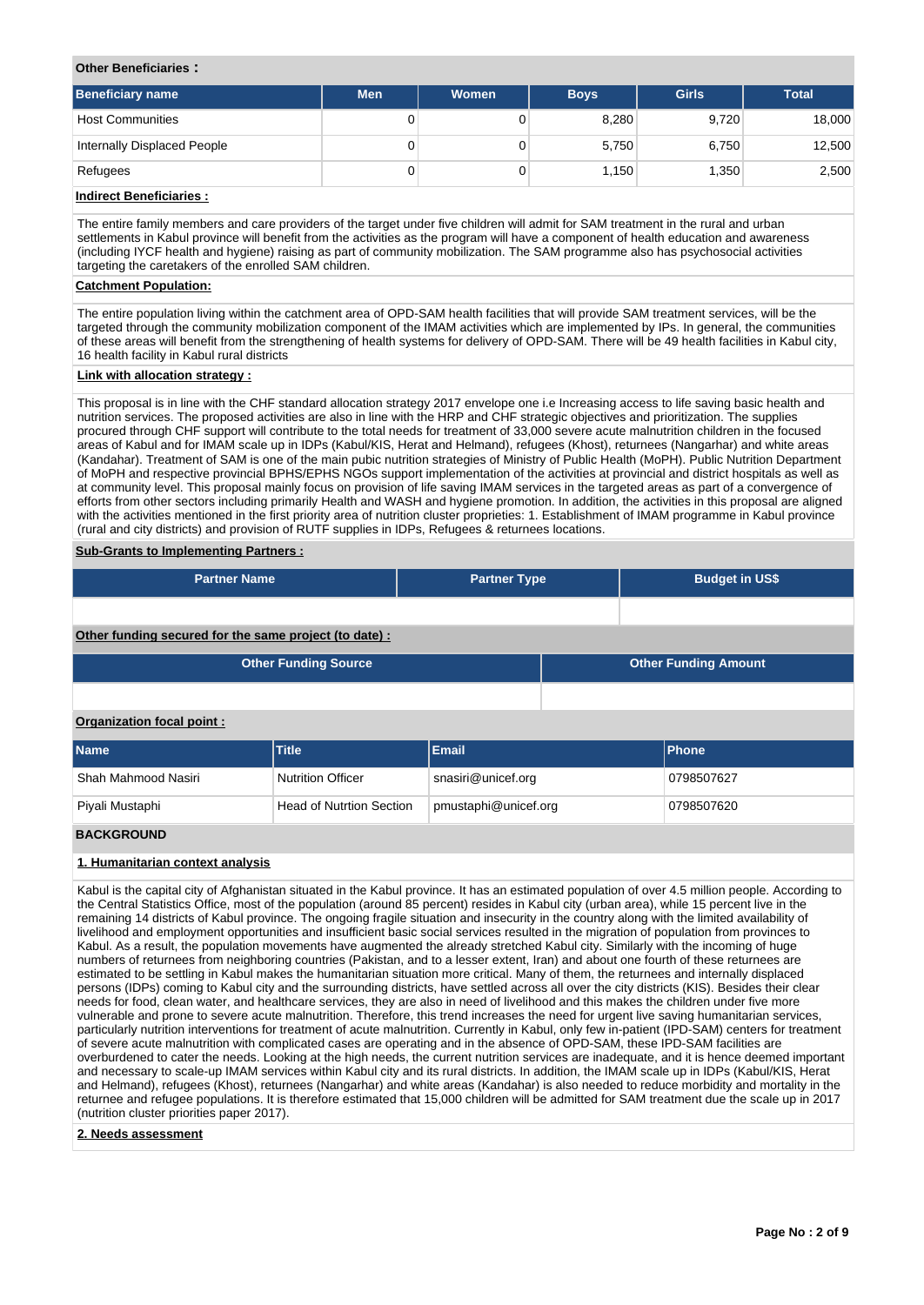The Nutrition Cluster has identified the establishment of a comprehensive IMAM services in Kabul Province as an immediate priority in 2017. The cluster estimates about 45,000 children aged 0-59 months will be in need of severe acute malnutrition (SAM) treatment, 85,000 children aged 6-59 months will need treatment for moderate acute malnutrition (MAM) and 62,500 PLWs will need treatment for acute malnutrition in 2017. Currently, the province has no systematic provision of IMAM services and the only nutrition services provided in Kabul City are for severely malnourished children through few inpatient treatment (IPD-SAM) sites. In addition, about 24% of all returnees from Pakistan are likely to be settling in Kabul that will further increase the demand for severe acute malnutrition treatment services.

The current CHF proposal is focused on an urgent need for nutrition humanitarian response for IDPs, refugees and returnees high influx from Pakistan (Kandahar, Helmand, Herat, Nangarhar, Kabul and Khost provinces) as well as for the establishment of IMAM programme in Kabul province (urban and city districts) where there is no OPD-SAM and OPD-MAM services. The existing 6 IPD-SAM center in Kabul city and in the rural districts are not enough capable to fulfill the need due to high burden of SAM that has been envisaged. The CHF proposed budget will cover to address RUTF need for 33,000 of SAM caseload in the target provinces mentioned. The RUTF need for Kabul province is 18,000 cartons and 15,000 cartons for the IDPs, refugees and returnees nutrition response. In addition to RUTF, there is need for anthropometry equipment mainly for Kabul city districts' health facilities. UNICEF envisages that the SAM management supported by UNICEF and MAM management supported by WFP will complement each other through implementation in the same areas. UNICEF and WFP targeting priorities for 2017 are based on agreed nutritional vulnerability, informed primarily by NNS 2013.

### **3. Description Of Beneficiaries**

The target beneficiaries in the focused CHF target areas include 33,000 children under five years old with SAM including girls (17,821) and boys (15,179) that will be enrolled in the OPD-SAM programme as per the national IMAM guidelines. 18,707 beneficiaries are targeted for Kabul province, from which 15,107 children 6-59 months children will be targeted for Kabul city and 3,600 children 6-59 months are targeted for Kabul rural districts. The remaining 14,293 SAM 6-59 months will be targeted for other provinces, 1) Kandahar, 3520 children 6-59 months,2) Herat city 568 children 6-59 months,3) Helmand (Lashkargah district) 1850 children 6-59 months, 4) Nangarhar Jalalabad, 6003 children 6-59 months, 5) Khost, a) Gurbuz district, 940 children 6-59 months and Khost b) Matan district 1,412 children 6-59 months. The target beneficiaries duly considered gender issues. These children will be reached with the lifesaving treatment services close to the doorsteps of communities.

### **4. Grant Request Justification**

In early 2017 the Nutrition Cluster in tandem with partners and donors agreed upon and identified the dire need of IMAM services in Kabul province. Hence, this was put forth and agreed as one of the priority interventions/areas for the nutrition cluster in 2017 to reduce mortality and morbidity in children and thereby reducing the burden on the existing health system. One of the key and life-saving component of the (IMAM) includes the treatment of severely acute malnourished girls and boys aged 6 – 59 months and hence save lives of these children. These life-saving interventions are/will be complementary with the MAM treatment of children and PLWs supported by WFP and other implementing partners and since these activities along with the community awareness component will be implemented in an integrated fashion it is deemed that they will have long term positive effect on the lives of people. Kabul is one of the provinces with the highest population of IDPs and returnees. In addition funding through this project will also lead to IMAM scale up in IDPs (Kabul/KIS, Herat and Helmand), refugees (Khost), returnees (Nangarhar) and white areas (Kandahar) as per the agreed and identified priority interventions for the cluster for 2017.

### **5. Complementarity**

The proposed activates include treatment of Severe Acute Malnourished children (SAM) to reduce malnutrition among children with focus on strengthening linkage between SAM and MAM Prevention of Acute Malnutrition. These activities are in line with the national guidelines and will be delivered through the existing health care delivery outlets. In addition, the services of OPD-SAM will be delivered in close coordination with the provision of OPD-MAM services (supported by other partners). The proposed support from CHF will complement UNICEF commitment to support government of Afghanistan for provision of quality lifesaving nutrition services to children under five years old with SAM. UNICEF and PND will provide the required technical support to IPs such as ACF, Medair, WV, AADA, HNI-TPO, MOVE and ACTD on promotion of IYCF and maternal nutrition that will be implemented by IPs in the targeted communities with particular attention to caregivers and PLWs. Provision of nutrition supplies by UNICEF for IMAM services (OPD-SAM) will be complementary to the regular health services at the health facilities of the government

### **LOGICAL FRAMEWORK**

### **Overall project objective**

To reduce SAM prevalence and mortality from severe acute malnutrition (SAM) in children under five years old in targeted areas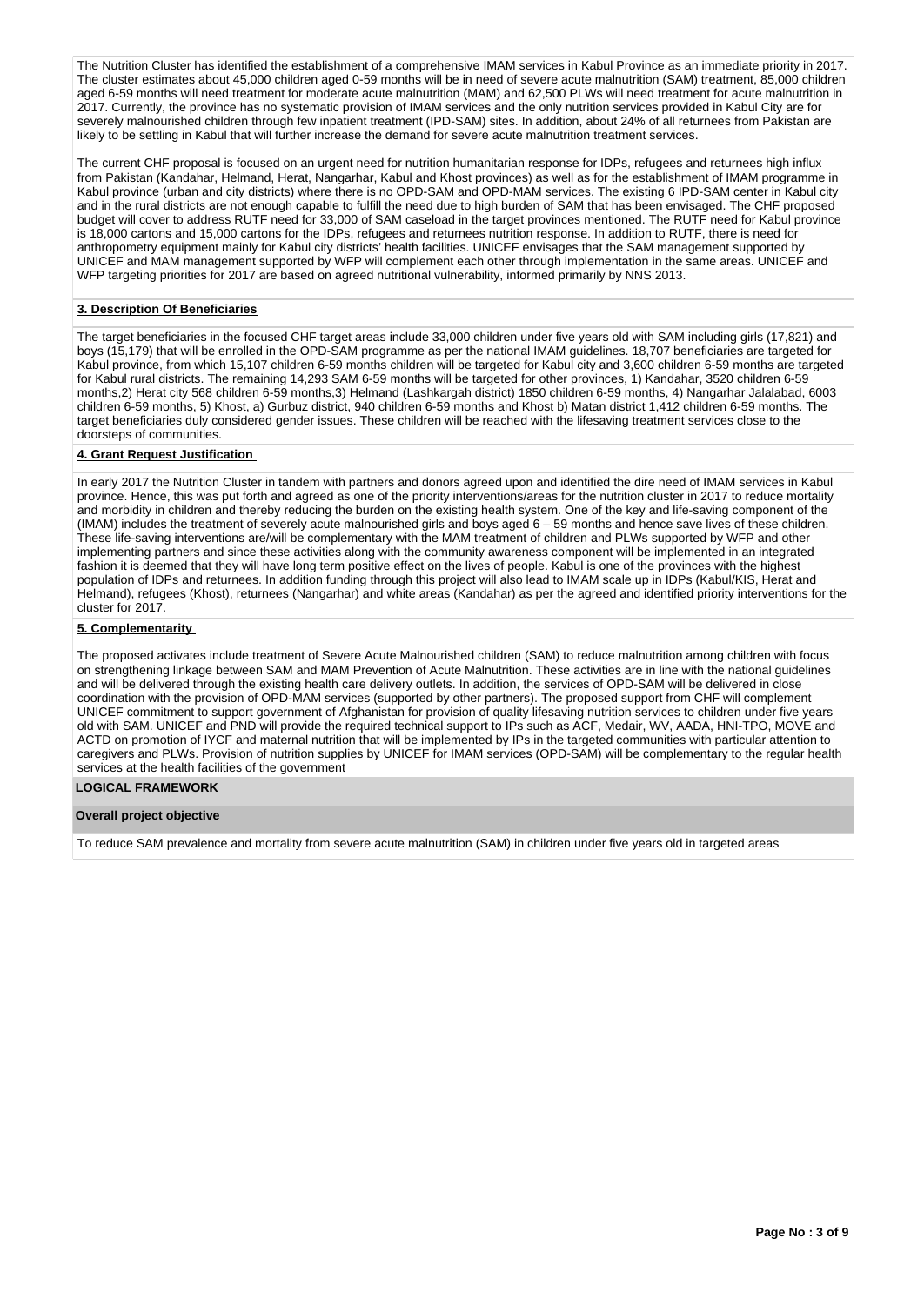| <b>NUTRITION</b>                                                                                                                                                                |                                                                                                                                                                 |                                 |  |  |  |  |  |  |
|---------------------------------------------------------------------------------------------------------------------------------------------------------------------------------|-----------------------------------------------------------------------------------------------------------------------------------------------------------------|---------------------------------|--|--|--|--|--|--|
| <b>Cluster objectives</b>                                                                                                                                                       | <b>Strategic Response Plan (SRP) objectives</b>                                                                                                                 | <b>Percentage of activities</b> |  |  |  |  |  |  |
| Objective 2: The incidence of acute<br>malnutrition is reduced through Integrated<br>Management of Acute Malnutrition among<br>boys, girls, and pregnant and lactating<br>women | SO2: Lives are saved by ensuring access to<br>emergency health and protective services<br>and through advocacy for respect of<br>International Humanitarian Law | 100                             |  |  |  |  |  |  |
|                                                                                                                                                                                 | Contribution to Cluster/Sector Objectives : For objective 2, essential therapeutic supply will be procured and used for treatment of 33000                      |                                 |  |  |  |  |  |  |

**Contribution to Cluster/Sector Objectives :** For objective 2, essential therapeutic supply will be procured and used for treatment of 33000 children under the age of five years with SAM in Kabul province as well as the IDPs, refugees and returnees. Addressing this problem will contribute to the cluster objective of "The incidence of acute malnutrition and related deaths is reduced through IMAM services".

### **Outcome 1**

33,000 children 6-59 months children are treated with SAM in the targeted provinces (15,107 in Kabul urban and 3600 in Kabul rural, 3520 in Kandahar, 568 in Herat ,1850 in Helmand, 6003 in Nangarhar 2352 in Khost)

### **Output 1.1**

### **Description**

Essential nutrition supplies (RUTF and anthropometry equipment ) are procured and distributed to implementing partners in a timely manner

# **Assumptions & Risks**

Global demand is able to cope with timely production and delivery of required supplies. Border closer may affect the timely delivery of supplies

#### **Indicators**

|                 |                |                                                                                                                                    |            | <b>End cycle beneficiaries</b> |  | End<br>cycle  |
|-----------------|----------------|------------------------------------------------------------------------------------------------------------------------------------|------------|--------------------------------|--|---------------|
| Code            | <b>Cluster</b> | <b>Indicator</b>                                                                                                                   | <b>Men</b> | Women   Boys   Girls           |  | <b>Target</b> |
| Indicator 1.1.1 | NUTRITION      | SA1-Envelope One: Number of supplies procured<br>for the treatment of SAM in children under 5 in<br>Kabul province and white areas |            |                                |  | 33,000        |

**Means of Verification :** - Monthly IMAM statistics reports

- End user monitoring reports

### **Activities**

### **Activity 1.1.1**

**Standard Activity : Procurement of supplies for SAM treatment of children aged 0-59 months (IMAM scale up in Kabul province for IDPs, refugees, returnees and white areas).**

Procurement of nutrition supplies including RUTF and anthropometry equipment

### **Activity 1.1.2**

**Standard Activity : Procurement of supplies for SAM treatment of children aged 0-59 months (IMAM scale up in Kabul province for IDPs, refugees, returnees and white areas).**

Distribution of RUTF and other essential nutrition supplies to IPS (ACF, Medair, AADA, WV, ACTD, MOVE, HNI-TPO) based on PND quarterly request to UNICEF which PND received from IPS. Then UNICEF will deliver the quarterly supply to IPs.

The IPs for OPD-SAM in Kabul city (ACF and Medair) are identified by PND-MoPH, for Kabul rural the IP is MOVE, the existing BPHS NGO by MoPH and for other provinces( the names are mentioned in the relevant sections) the IPs are the also the BPHS IPs providing health and nutriton services through MoPH contract (all BPHS IPs have a singed contract with MoPH for provision of health and nutrition services in the country)

### **Activity 1.1.3**

**Standard Activity : Procurement of supplies for SAM treatment of children aged 0-59 months (IMAM scale up in Kabul province for IDPs, refugees, returnees and white areas).**

UNICEF and coordination with PND will monitor OPD-SAM implementation and supply utilization at OPD-SAM sites and end user level. UNICEF will submit report to UNOCHA

**Additional Targets :** The caregivers of the 33,000 under five children targeted for SAM treatment will benefit from the activities, as the programme will have a component of health education and awareness raising. The population living within the catchment area of the clinics that provide OPD-SAM treatment services will be also targeted through the community mobilization component of the IMAM activities. In general, the communities of these areas will benefit from the IMAM services.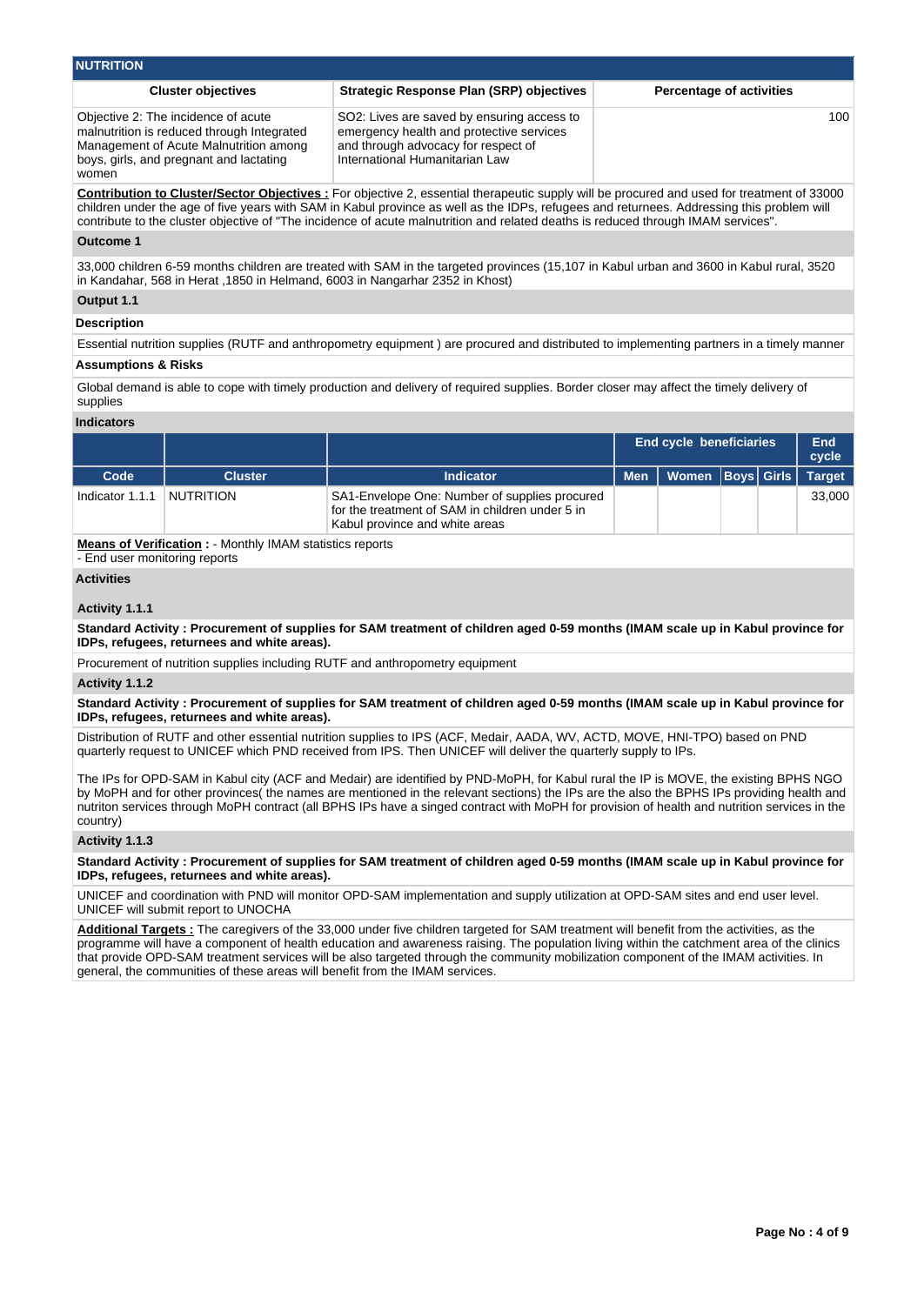## **Monitoring & Reporting plan**

UNICEF uses the agreed nutrition cluster monitoring strategy for monitoring of nutrition programmes in the country. There are agreed cluster reporting templates in which all partners report to PND-MoPH, OCHA (HFU) and the nutrition cluster on a quarterly basis. All partner implementing data is captured in nutrition programme database at PND level for all results including supplies utilization as part of the Nutrition Information System for the country. UNICEF will use the bottleneck analysis to address any factors that will hinder acceptable contact and effective coverage of targeted children through enhancing increased availability, accessibility and acceptability of the SAM treatment and preventive services. UNICEF, PND, Provincial Nutrition Officers (PNOs)-MoPH and UNICEF field staff will perform a quality monitoring and supportive supervision at OPD-SAM sites including end users monitoring which aims at assessing the quality appropriateness and use of UNICEF strategic supply input to program implementation in the interest of the children.

UNICEF is also considering the third party monitoring mechanism to monitor some of the hard to reach areas where UNICEF, PND and PNOs are not able to go. The third party monitors trained by UNICEF nutrition officers in each zone on nutrition specific intervention to monito and report on quarterly basis. A checklist for third party monitoring has been developed to be used for this purposes. The third party monitoring mechanism has been arranged based on a contract between UNICEF and third party monitor partners.

### **Workplan**

| <b>Activity description</b>                                                                                                                                                                                                                                                                                                                                                                                                                         | Year |    |   |     |   | 5 |   |     |              | 9        |              |              |              |
|-----------------------------------------------------------------------------------------------------------------------------------------------------------------------------------------------------------------------------------------------------------------------------------------------------------------------------------------------------------------------------------------------------------------------------------------------------|------|----|---|-----|---|---|---|-----|--------------|----------|--------------|--------------|--------------|
| Activity 1.1.1: Procurement of nutrition supplies including RUTF and anthropometry<br>equipment                                                                                                                                                                                                                                                                                                                                                     | 2017 |    |   |     |   | X |   |     |              |          | X            |              |              |
|                                                                                                                                                                                                                                                                                                                                                                                                                                                     | 2018 |    |   |     |   |   |   |     |              |          |              |              |              |
| Activity 1.1.2: Distribution of RUTF and other essential nutrition supplies to IPS<br>2017<br>(ACF, Medair, AADA, WV, ACTD, MOVE, HNI-TPO) based on PND quarterly                                                                                                                                                                                                                                                                                   |      |    |   |     |   | Χ |   |     | X            |          |              | X            |              |
| request to UNICEF which PND received from IPS. Then UNICEF will deliver the<br>quarterly supply to IPs.                                                                                                                                                                                                                                                                                                                                             |      |    | X |     |   |   |   |     |              |          |              |              |              |
| The IPs for OPD-SAM in Kabul city (ACF and Medair) are identified by PND-MoPH,<br>for Kabul rural the IP is MOVE, the existing BPHS NGO by MoPH and for other<br>provinces( the names are mentioned in the relevant sections) the IPs are the also<br>the BPHS IPs providing health and nutriton services through MoPH contract (all<br>BPHS IPs have a singed contract with MoPH for provision of health and nutrition<br>services in the country) |      |    |   |     |   |   |   |     |              |          |              |              |              |
| Activity 1.1.3: UNICEF and coordination with PND will monitor OPD-SAM<br>implementation and supply utilization at OPD-SAM sites and end user level.<br>UNICEF will submit report to UNOCHA                                                                                                                                                                                                                                                          |      |    |   |     |   | X | X | ΙX. | $\mathsf{X}$ | <b>X</b> | $\mathsf{X}$ | $\mathbf{X}$ | $\mathsf{X}$ |
|                                                                                                                                                                                                                                                                                                                                                                                                                                                     |      | X. | X | ΙX. | X |   |   |     |              |          |              |              |              |
|                                                                                                                                                                                                                                                                                                                                                                                                                                                     |      |    |   |     |   |   |   |     |              |          |              |              |              |

#### **OTHER INFO**

### **Accountability to Affected Populations**

UNICEF will work very closely and coordinated with PND to encourage the IPs (ACF, MOVE, ACTD, WV, HNI-TPO, Medair, AADA) who will implemented the OPD-SAM in the target areas for timely dissemination of information about the IMAM services in the project areas so that the communities are aware of the available nutrition services, and in addition to ensure its accountability to women, boys and girls and the general population within the project areas. This will be done by IPs (names mentioned before) using the accepted and available means of communication with the communities. UNICEF in coordination with PND and IPs will achieve high quality of services by making sure that enough nutrition supplies and monitoring/supportive supervision in OPD-SAM service delivery sites are available. The proposed project is highly gender and age-sensitive, considering gender equality for effective programming with assurance that all affected members of the target population have equal access to services and the targeted actions are based on gender and age analysis. UNICEF will make sure and coordinate with PND to encourage the IPs to take into account the presence of men and women in the area of community mobilization and community screening of under five years old children and will ensure that women are represented in higher ratios. Community involvement especially women in the community mobilization, and screening of under 5 children are critical as they will be counselled by IPs on the importance of nutrition screening and active health seeking behavior to avoid severe nutrition conditions of their children. IPs will make sure all decision makers such as fathers and grandparents will be included in the community mobilization and awareness raising activities. UNICEF and PND will follow with the IPs on adequate provisions on how to protect, store, and safely dispose of the empty sachets of RUTF include keeping RUTF out of reach of people, rodents, insects and sun. It should be kept in a covered pot or closed cupboard. Caregivers will be requested to return the empty RUTF sachets for a safe disposal using appropriate disposal methods in the health facilities. UNICEF and PND will use the reports of end user monitoring for assuring the supplies are actually reaching the right beneficiaries.

### **Implementation Plan**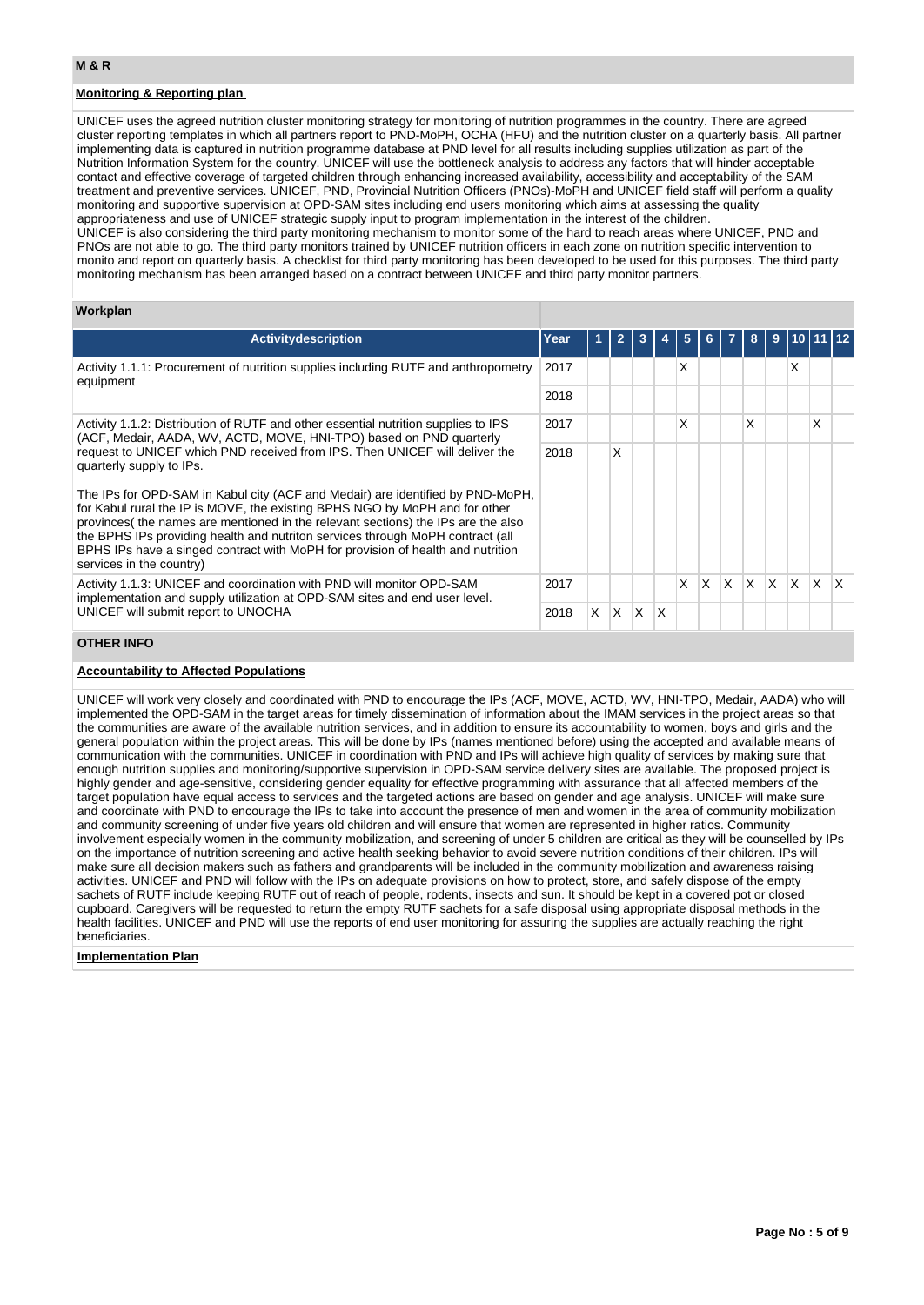UNICEF will procure the supplies necessary for OPD-SAM through its own procurement mechanism. These supplies will be initially placed in UNICEF Kabul and regional warehouses. Afterwards in coordination with PND the implanting partners (ACF, Medair, AADA, ACTD, WV, MOVE and HNI-TPO) will submit their quarterly RUTF and other supply need to PND. PND will send these supply requests to UNICEF for further process. UNICEF will process the delivery of supplies to IPs at provincial level on quarterly basis. UNICEF, PND and PNOs will closely monitor the implementation of OPD-SAM services in the targeted areas to make sure that the supplies are used appropriately and to make sure that there is no any gap or shortage of supplies at OPD-SAM sites. In addition, UNICEF will monitor the activities at facility level. In addition UNICEF will monitor the activity by third party monitoring mechanism where UNICEF and PND staff due to security reasons can not go. The third party monitoring mechanism has been arranged based on contract signed between UNICEF and the third party monitoring partners. UNICEF nutrition officers in each zone trained the third party monitors on nutrition specific intervention. They are reporting to UNICEF on quarterly basis. A checklist for third party monitoring has been developed to be used for this purposes. UNICEF will get gender-disaggregated data on implementation of activity from PND on a monthly basis, which PND receive from IPs. UNICEF will review the report and will share with OCHA and nutrition cluster on biannual basis. UNICEF and PND will also technically support the implementing partners (mentioned above) in the area of IYCF. UNICEF and PND will closely follow up with the IPS to make sure

that an appropriate waste collection and safe disposal including empty sachets of RUTF is in place to prevent/mitigate the negative environmental effects. UNICEF and PND will encourage the IPs on adequate provisions on how to protect, store, and safely dispose of the empty sachets of RUTF include keeping RUTF out of reach of people, rodents, insects and sun. It should be kept in a covered pot or closed cupboard. Caregivers will be requested to return the empty RUTF sachets for a safe disposal using appropriate disposal methods in the health facilities. UNICEF will coordination the activity with OCHA, nutrition cluster, PND and IPs on a timely manner.

### **Coordination with other Organizations in project area**

| Name of the organization                                                                                     | Areas/activities of collaboration and rationale                                                     |
|--------------------------------------------------------------------------------------------------------------|-----------------------------------------------------------------------------------------------------|
| <b>WFP</b>                                                                                                   | Treatment and prevention of MAM for children under five and PLW in<br>the target areas              |
| NGO implementing partners who gets the funding for implementation<br>of OPD-SAM services in the target areas | Coordination on timely nutrition supply managment and<br>implementation of quality OPD-SAM services |
| Public Nutrition Ddepartment (PND)-MoPH                                                                      | Monitoring/supportive supervision, coordinating the supply requests<br>and reports                  |
| Fordernment Medical Of The Business                                                                          |                                                                                                     |

#### **Environment Marker Of The Project**

A+: Neutral Impact on environment with mitigation or enhancement

### **Gender Marker Of The Project**

4-Not applicable - Only used for very small number of projects, such as "support services"

#### **Justify Chosen Gender Marker Code**

The need assessment for the proposed interventions contain an adequate gender and age analysis and is adapted to the specific needs and capacities of different gender and age groups. All men, women and children will be target of community mobilization component of the project by IPs where they will be able to make good nutrition choices and seek nutrition services when required. This proposal is addressing to fulfil the needs of nutrition supply to the most vulnerable children both boys and girls below 5 years of age exposed to the risk of malnutrition. It will also contribute in raising awareness among caregivers and service providers to ensure that rights of boys and girls to nutrition care specifically to nutrition services are realized. During implementation of the project, more female health workers will be involved, and encouraged to participate in nutrition service provision. UNICEF and PND will request the IPs to work closely with communities of the target area to mobilize and advocate for increased female involvement in nutrition service provision as well as resources to support breastfeeding mothers, consider nutrition need of pregnant and lactating mothers, and that boys and girls children both have equal access to nutritious foods and nutrition services when it is needed. UNICEF is committed to make sure and coordinate with IPs that gender equality and equity issues are well addressed in all projects sites. This project will advocate and ensure that all men and women receive nutrition information; such as during community mobilization activities men will be involved in breastfeeding promotion and counselling activities with special emphasis on male participation focuses on supporting women to make the right nutrition choices.

#### **Protection Mainstreaming**

UNICEF will ensure and coordinate with PND that the proposed interventions will be carried out in a non-discriminatory way protecting safety, dignity and integrity of the beneficiaries who receive the services and their caregivers. The protection approach to nutrition services is consistent with humanitarian principles and human rights-based programming and encompasses a variety of internationally recognized human rights, and not just the right to health services. The proposed interventions will be delivered in a way to avoid or minimize unintended negative consequences/ impact and the service providers are committed to a 'do no harm' approach to programming. Equity, accountability to affected populations, participation and empowerment of beneficiaries are principles incorporated into all stages of implementing any nutrition services by UNICEF and government of Afghanistan and implementing partners. Equity and gender equality is among the main UNICEF principles; hence, the provinces and population with higher need are top focus and priority in terms of service delivery. UNICEF will follow up with IPs that the target communities will actively participate the community mobilization discussions

### **Country Specific Information**

### **Safety and Security**

The programming environment in Afghanistan remains complex. The year 2017 will remain crucial year for the continued stability of Afghanistan. However, the evolving security situation, poor infrastructure, rugged terrain and inadequate national capacity for basic service delivery and monitoring creates formidable challenges when targeting the most vulnerable children and families. The environment imposes among other things, a higher standard on UNICEF for security procedures and logistics, equipment and supervisory support for effective programme delivery. The cost of regular operations such as administration, travel, human and financial resource management, and knowledge management also increase due to fewer service providers, very limited infrastructure and systems.

#### **Access**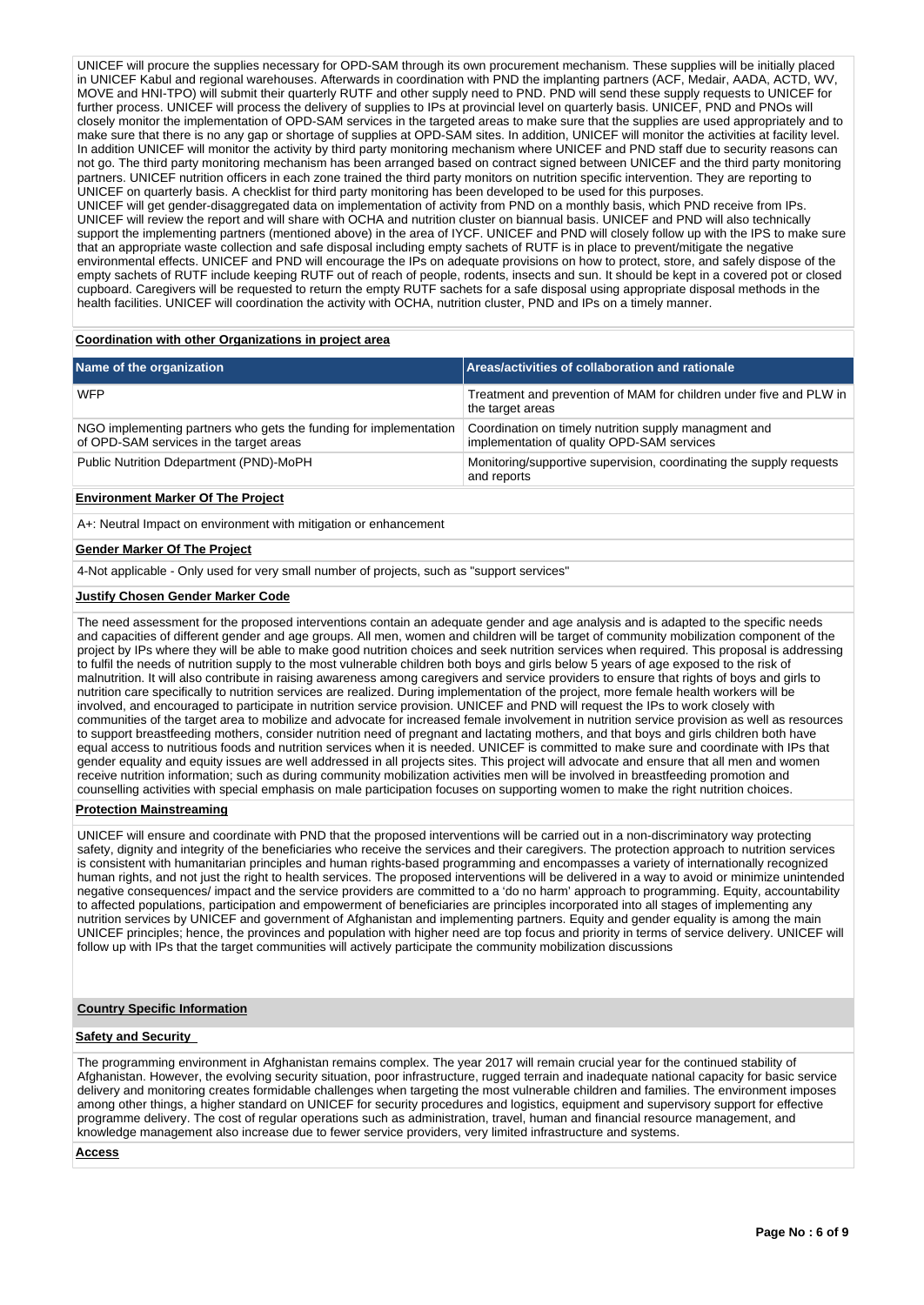UNICEF has a national office with a nutrition team along with five regional offices and eight outpost offices with full time nutrition and/or technical staff. These offices and their staff ensure continuous support and access sub nationally. UNICEF for monitoring and supervision of activities at field levels has its system in place to enable staff to access the project areas where it is possible. This include security assessment and clearance, and availability of security support during travel if required. In addition, UNICEF will use the third party monitoring access mechanism to fill the gap where UNICEF staff could not conduct the monitoring activities (detailed description on third party monitoring mechanism was provided in relevant section) . UNICEF is also supporting the cost of monitoring and supportive supervision of PND technical staffs' as well as the Provincial Nutrition Officers (PNO) on quarterly basis to make sure their presence in the field and ensure access. The monitoring plan will be development in a joint consolation with UNICEF, PND and PNOs at national and regional levels. UNICEF is accountable and will make sure to get IPs' (ACF, Medair, AADA, ACTD, WV, MOVE and HNI-TPO) quarterly supply request including one month buffer stock (the one month buffer stock will always be available as contingency stock with IPs to address the supply need in any supply chain breakdown) . Afterwards UNICEF will process the delivery of supplies to IPs at provincial level. UNICEF, PND and PNOs will closely monitor the implementation of OPD-SAM services in the targeted areas and will make sure that the supplies are used appropriately and will make sure that there is no any gap or shortage of supplies at OPD-SAM sites. UNICEF supply support is align with humanitarian principles, equity, needs- based, and respect the impartiality

# **BUDGET**

| ᄓᄖᄖ              |                                                                                                                                                                                                                                                                                                                                                                        |                  |                     |                                                 |                           |                   |              |
|------------------|------------------------------------------------------------------------------------------------------------------------------------------------------------------------------------------------------------------------------------------------------------------------------------------------------------------------------------------------------------------------|------------------|---------------------|-------------------------------------------------|---------------------------|-------------------|--------------|
| Code             | <b>Budget Line Description</b>                                                                                                                                                                                                                                                                                                                                         | $D / S$ Quantity | <b>Unit</b><br>cost | <b>Duration</b><br><b>Recurran</b><br><b>ce</b> | $\%$<br>charged<br>to CHF | <b>Total Cost</b> |              |
|                  | <b>Staff and Other Personnel Costs</b>                                                                                                                                                                                                                                                                                                                                 |                  |                     |                                                 |                           |                   |              |
| 1.1              | Nutrition officer                                                                                                                                                                                                                                                                                                                                                      | D                |                     | $1 \mid 5,100$<br>.00                           | 12                        | 30.00             | 18,360.00    |
|                  | This includes 30% salary costs (National) calculated at NOC level (standard UN rates) along with all incentives provided by the<br>UN system. The incumbents will be responsible for implementation of UNICEF nutrition interventions in target areas. The SM will<br>also be responsible for nutrition programme coordination, general programme management           |                  |                     |                                                 |                           |                   |              |
|                  | <b>Section Total</b>                                                                                                                                                                                                                                                                                                                                                   |                  |                     |                                                 |                           |                   | 18,360.00    |
|                  | <b>Supplies, Commodities, Materials</b>                                                                                                                                                                                                                                                                                                                                |                  |                     |                                                 |                           |                   |              |
| 2.1              | Therapeutic spread (RUTF)                                                                                                                                                                                                                                                                                                                                              | D                |                     | 33000 47.00                                     | $\mathbf{1}$              | 100.00            | 1,551,000.00 |
|                  | The calculation is based on the assumption that one child will consume on an average of 150 sachets (1 carton) during the entire<br>duration of treatment. Unit costs are drawn from the updated UNICEF supply division catalogue.                                                                                                                                     |                  |                     |                                                 |                           |                   |              |
|                  | <b>Section Total</b>                                                                                                                                                                                                                                                                                                                                                   |                  |                     |                                                 |                           |                   | 1,551,000.00 |
| <b>Equipment</b> |                                                                                                                                                                                                                                                                                                                                                                        |                  |                     |                                                 |                           |                   |              |
| 3.1              | Anthropometry measuring boards for children box of 2 per box<br>Portable baby/child L-hgt mea.syst/SET-2                                                                                                                                                                                                                                                               | D                |                     | 50 164.6<br>5                                   | $\mathbf{1}$              | 100.00            | 8,232.50     |
|                  | The calculation is based on PND-MoPH estimation for non-consumable or anthropometry items requirement per health facility for<br>one year (2 measuring boards per health facility in one year). There are 50 health facilities planned to have OPD-SAM services in<br>Kabul city districts. Unit costs are drawn from the updated UNICEF supply division catalogue.    |                  |                     |                                                 |                           |                   |              |
| 3.2              | Scale, electronic, mother/child, 150kgx100g/each                                                                                                                                                                                                                                                                                                                       | D                |                     | 100 129.1<br>9                                  | $\mathbf{1}$              | 100.00            | 12,919.00    |
|                  | The calculation is based on PND-MoPH estimation for non-consumable or anthropometry items requirement per health facility for<br>one year (2 electronic scale per health facility in one year). There are 50 health facilities planned to have OPD-SAM services in<br>Kabul city districts. Unit costs are drawn from the updated UNICEF supply division catalogue.    |                  |                     |                                                 |                           |                   |              |
| 3.3              | MUAC, Child 11.5 Red/PAC-50                                                                                                                                                                                                                                                                                                                                            | D                | 100                 | 3.41                                            | 1                         | 100.00            | 341.00       |
|                  | The calculation is based on PND-MoPH estimation for non-consumable or anthropometry items requirement per health facility for<br>one year (2 packs of MUAC tapes per health facility in one year). There are 50 health facilities planned to have OPD-SAM<br>services in Kabul city districts. Unit costs are drawn from the updated UNICEF supply division cataloque. |                  |                     |                                                 |                           |                   |              |
|                  | <b>Section Total</b>                                                                                                                                                                                                                                                                                                                                                   |                  |                     |                                                 |                           |                   | 21,492.50    |
|                  | <b>Contractual Services</b>                                                                                                                                                                                                                                                                                                                                            |                  |                     |                                                 |                           |                   |              |
| 4.1              | Supply freight cost                                                                                                                                                                                                                                                                                                                                                    | D                | 1                   | 1,572<br>,492<br>50                             | 1                         | 15.00             | 235,873.88   |
|                  | This is cost of offshore supply calculated as 15% of the total supply cost                                                                                                                                                                                                                                                                                             |                  |                     |                                                 |                           |                   |              |
| 4.2              | Supply in country transportation cost                                                                                                                                                                                                                                                                                                                                  | D                | 1 <sup>1</sup>      | 1,572<br>,492.<br>50                            | 1                         | 4.00              | 62,899.70    |
|                  | This is cost for the in country supply transportation which has been calculated as 4% of the total supply cost                                                                                                                                                                                                                                                         |                  |                     |                                                 |                           |                   |              |
|                  | <b>Section Total</b>                                                                                                                                                                                                                                                                                                                                                   |                  |                     |                                                 |                           |                   | 298,773.58   |
| <b>Travel</b>    |                                                                                                                                                                                                                                                                                                                                                                        |                  |                     |                                                 |                           |                   |              |
| 5.1              | Monitoring and supportive supervision                                                                                                                                                                                                                                                                                                                                  | D                | $\mathbf{1}$        | 50,00<br>0.00                                   | $\mathbf{1}$              | 20.00             | 10,000.00    |
|                  |                                                                                                                                                                                                                                                                                                                                                                        |                  |                     |                                                 |                           |                   |              |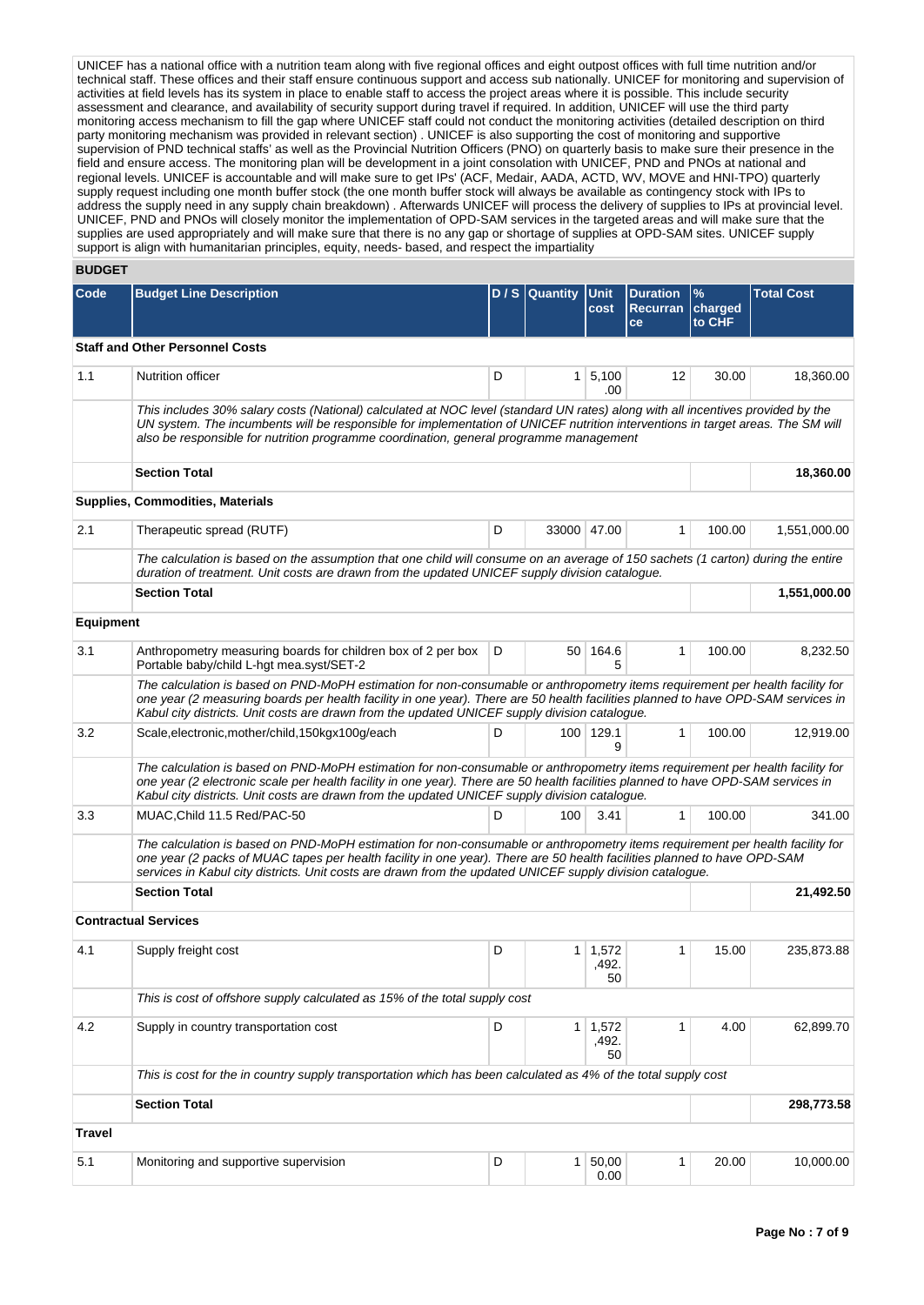This includes the 20% of the total nutrition monitoring and supportive supervision cost of \$50000 for PND, PNOs and UNICEF including 3rd party monitoring activities which include OPD-SAM activities as well as the end user monitoring as explained in the body of the proposal supportive supervision and monitoring of treatment and management of SAM children. Budget breakdown by category: 1- PND-MoPH cost: estimated \$13800 (this cost will cover the DSA and transportation cost of 8 PND technical staff traveling to filed from Kabul for monitoring and supportive supervision) 2- Provincial nutrition officer MoPH: \$ 21750 (this cost will cover the DSA and transportation cost of 30 Provincial Nutriton Officers (PNO) of MoPH traveling to filed within the province districts for monitoring and supportive supervision) 3- UNICEF and third party cost: \$ 14450 (this cost will cover the DSA and transportation cost of 6 UNICEF technical staffs and partial cost of 3rd party monitoring traveling to filed for monitoring and supportive supervision) **Section Total 10,000.00 General Operating and Other Direct Costs** 7.1 Security Support Cost 5 1 8,161 .00 12 100.00 97,932.00 Hire of security services for premises and armed escorts 7.2 Operational Support Cost S 1 12,24 2.00 12 100.00 146,904.00 Administrative costs (rental/lease of three warehouses (US\$95,326) and utilities (US\$51,575)) **Section Total 244,836.00 SubTotal** 33,256.0 0 **2,144,462.08** Direct 1,899,626.08 Support 244,836.00 **PSC Cost** PSC Cost Percent 2.000 and 2.000 and 2.000 and 2.000 and 2.000 and 2.000 and 2.000 and 2.000 and 2.000 and 2.00 PSC Amount 150,112.35

- **Total Cost 2,294,574.43**
- **Project Locations**

| <b>Location</b>        | <b>Estimated</b><br>percentage<br>of budget<br>for each<br><b>location</b> | <b>Estimated number of beneficiaries</b><br>for each location |       |             |             |                | <b>Activity Name</b>                                                                                   |
|------------------------|----------------------------------------------------------------------------|---------------------------------------------------------------|-------|-------------|-------------|----------------|--------------------------------------------------------------------------------------------------------|
|                        |                                                                            | <b>Men</b>                                                    | Women | <b>Boys</b> | Girls       | <b>Total</b>   |                                                                                                        |
| Kabul -> Kabul         | 55                                                                         |                                                               |       |             | 8,280 9,720 | $\overline{0}$ | 18,00 Activity 1.1.1 : Procurement of nutrition supplies<br>including RUTF and anthropometry equipment |
| Kabul -> Bagrami       | $\overline{2}$                                                             |                                                               |       | 325         | 382         | 707            | Activity 1.1.1 : Procurement of nutrition supplies<br>including RUTF and anthropometry equipment       |
| Nangarhar -> Jalalabad | 18                                                                         |                                                               |       |             | 2,761 3,242 |                | 6,003 Activity 1.1.1 : Procurement of nutrition supplies<br>including RUTF and anthropometry equipment |
| Khost -> Khost(Matun)  | $\overline{4}$                                                             |                                                               |       | 650         | 762         |                | 1,412 Activity 1.1.1 : Procurement of nutrition supplies<br>including RUTF and anthropometry equipment |
| Khost -> Gurbuz        | 3                                                                          |                                                               |       | 432         | 508         | 940            | Activity 1.1.1 : Procurement of nutrition supplies<br>including RUTF and anthropometry equipment       |
| Hirat -> Herat         | $\overline{2}$                                                             |                                                               |       | 261         | 307         | 568            | Activity 1.1.1 : Procurement of nutrition supplies<br>including RUTF and anthropometry equipment       |
| Hilmand -> Lashkargah  | 6                                                                          |                                                               |       | 851         | 999         | 1,850          | Activity 1.1.1 : Procurement of nutrition supplies<br>including RUTF and anthropometry equipment       |
| Kandahar -> Kandahar   | 10                                                                         |                                                               |       |             | 1,619 1,901 |                | 3,520 Activity 1.1.1 : Procurement of nutrition supplies<br>including RUTF and anthropometry equipment |

**Documents**

| <b>Category Name</b>                | <b>Document Description</b>                         |
|-------------------------------------|-----------------------------------------------------|
| <b>Project Supporting Documents</b> | list of HFs for OPD-SAM- Kabul City-Zones1and2.xlsx |
| <b>Project Supporting Documents</b> | Supply calculation for 15000 cartons.xlsx           |
| <b>Project Supporting Documents</b> | Nutrition supply catalogue for CHF proposal.docx    |